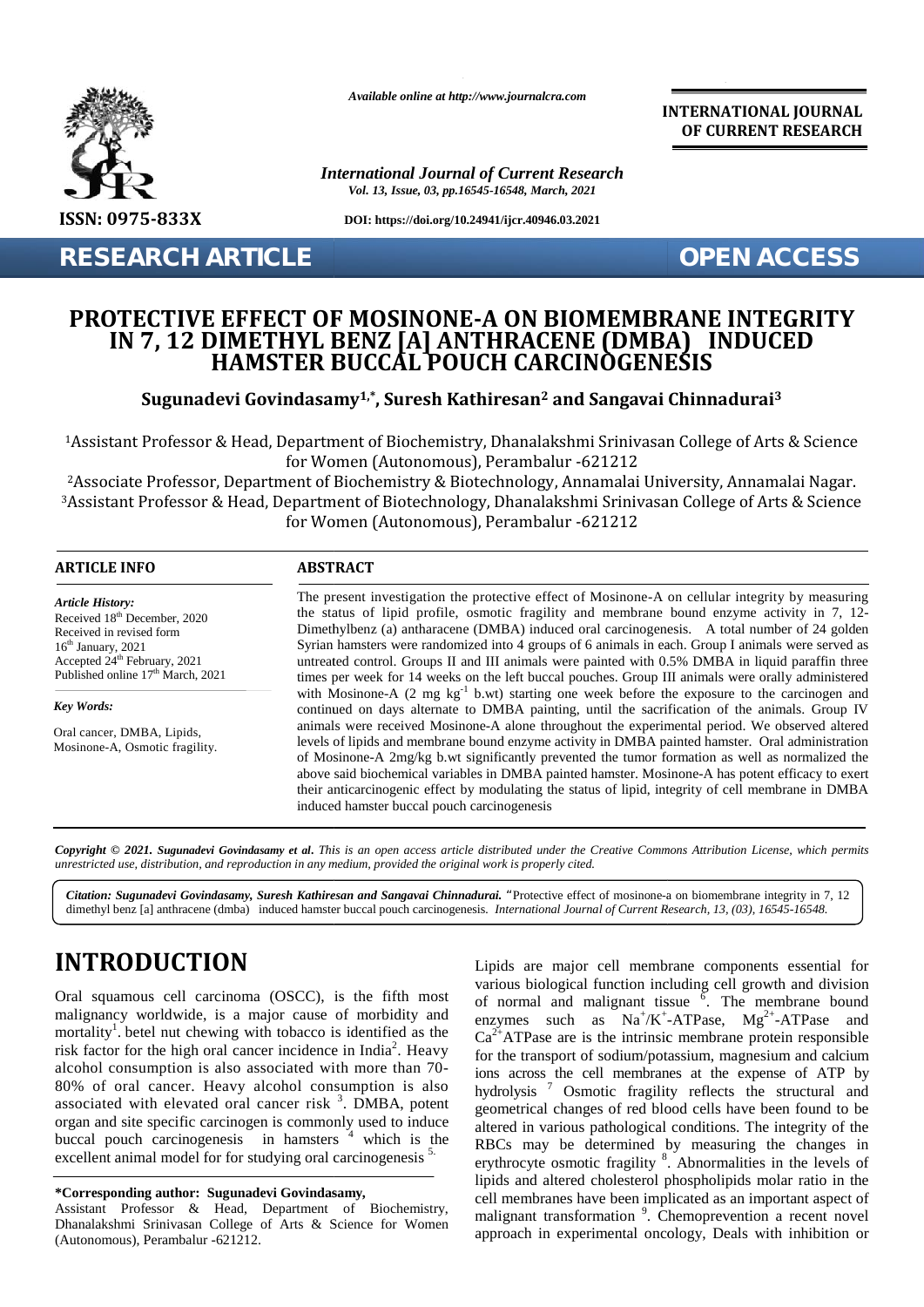suppression of the tumor formation by using natural or synthetic entities <sup>11</sup>. Profound articles evidently proved chemopreventive agents exhibited anticarcinogenic and antimutagenic effects<sup>10</sup> Mosinone-A is one of the novel monotetrahydrofuran ring acetogenin, from the bark of *Annona* squamosa, viewing cytotoxic selectivities for the human the a pancreatic carcinoma cell line  $11$ . However, no scientific report t is available in literature about the study. Therefore, the present investigation was undertaken to study the effects of Mosinone- A on lipid profile, membrane-bound enzymes and osmotic fragility in hamster buccal pouch carcinogenesis.



**Fig. 1. Structure of Mosinone-A (C37H64O<sup>7</sup> )**

#### **MATERIAL AND METHODS**

**Animals:** Eight to ten weeks old male golden Syrian hamsters, weighing 80-120g were purchased from National Institute of Nutrition, Hyderabad, India and were maintained in the Central Animal House, Rajah Muthaiah Medical College and Hospital, Annamalai University. The animals were housed in polypropylene cages and provided with a standard pellet diet and water *ad libitum*. The animals were maintained under controlled conditions of temperature and humidity with a 12h light /dark cycle.

**Chemicals:** The carcinogen, 7, 12-dimethylbenz[a]anthracene (DMBA) was obtained from Sigma-Aldrich Chemical Pvt. Ltd. Bangalore, India. All other chemicals used were of analytical grade, marketed by Himedia laboratories, Bangalore and Sisco Research Laboratories Pvt, Ltd, Mumbai, India.

**Isolation of Mosinone-A:** Mosinone-A was isolated from Annona squamosa bark using the method of Maclaughlin <sup>12</sup>. le The dried and pulverized bark of *Annona squamosa* was extracted with ethanol. The residues were portioned between chloroform and water, and further portioned between 90% methanol and hexane to get hexane soluble residues. The hexane soluble residue was subjected into column chromatography over silica gel using hexane and chloroform followed by chloroform and methanol solvent system. The resulting fractions were combined on the basis of HPTLC analysis. Then, the combined fractions were run into column chromatography to get the final product of Mosinone-A, a whity waxy solid substance. The identity of isolated Mosinone-A was done by LC-MS and NMR. Its identy was confirmed by comparism to the reference Mosinone-A, which was purchased from Lock chemicals Ltd China. The yield and purity of the isolated Mosinone-A were found to be 0.21% and >90% respectively. For experimental studies Mosinone-A was first dissolved in 0.5% dimethyl sulfoxide (DMSO).

**Experimental protocol:** A total of 24 golden Syrian hamsters were randomized into 4 groups of 6 animals each. The first group served as the control group while the last 3 groups served as the experimental groups. Group 1animals were served as untreated control. Groups 2 animals were painted with 0.5% DMBA in liquid paraffin three times per week for

14 weeks on the left buccal pouches (No:4 brush). Group 2 animals received no other treatment. Group 3 animals were orally administered with Mosinone-A  $(2 \text{ mg kg}^{-1} \text{ b.wt})$  starting one week before the exposure to the carcinogen and continued on days alternate to DMBA painting, until the sacrification of the animals. Group 4 animals were received Mosinone-A alone throughout the experimental period.

**Biochemical Estimation:** Lipid extraction from the tissues was done by the method of Folch et al  $13$ . The level of total cholesterol parekh and Jung  $14$  The estimation of phospholipids was done by the method of Zilversmit and Davies <sup>15</sup> Free fatty acids and triglycerides were measured by the methods of Falholf et al  $16$  and Foster and Dunn  $17$  respectively. Osmotic fragility was determined by the method of parpart et al  $^{18}$  and mean corpuscular fragility (MCF) was calculated by recording the saline concentration, which would have in 50% hemolysis

## **RESULTS**

Table 1 to 3 shows the levels of lipids profile (total cholesterol, phospholipids and free fatty acid) in plasma, erythrocyte membrane and buccal tissue of control and experimental animals in each group. The levels of total cholesterol and FFA were increased whereas the Phospholipids and triglycerides levels were decreased in tumor bearing animals (Group 2). Oral administration of Mosinone-A 2 mg per kg b.wt siginificantly revert back the above mentioned lipid abnormalities in DMBA treated animal. Mosinone-A alone showed (group4) no significant differences in the levels of lipid as compared to control animals. Table 2 Shows the activities of membrane bound enzymes (ATPase) in erythrocyte membrane and plasma, of control and experimental animal in each group. The decrease in the  $Na^{+}/K^{+}$  ATPase,  $Mg^{2+}$ -ATPase and  $Ca^{2+}$ -ATPase activity in cancer bearing hamsters when compared with control animals. Oral administration of Mosinone-A normalized the altered levels of membrane bound enzymes in animals treated with Mosinone- A alone showed (group4) no significant differences in the levels of membrane bound enzymes as compared to control animals.

Osmotic fragility curves for control and experimental animals in each group of experimental design are shown in figure 2 The fragility curve of tumor bearing animals was shifted to the right for the control hamsters. The mean corpuscular fragility was also significantly higher in tumor bearing animals as compared to control. Treatment of tumor bearing animals with Mosinone-A at a dose of 2 mg  $kg^{-1}$  b.wt shifted the curve to the left of cancer animals Mean Corpuscular Fragility (MCF) values did not differ significantly in hamster treated with Mosinone-A alone as compared to control animals.

#### **DISCUSSION**

Lipids take part in an important role in biological functions which comprise membrane composition and regulation, energy metabolism and signal transduction <sup>20</sup>. The exact mechanism by which Lipids have been creating to be involved in many cancer including oral cancer. Several studies have reported that shown an inverse association between blood lipid profiles and different cancers<sup>21</sup>. Researchers have been reported that the level of plasma/serum lipids with different cancers. Many scientists have been reorted that the exact mechanism by which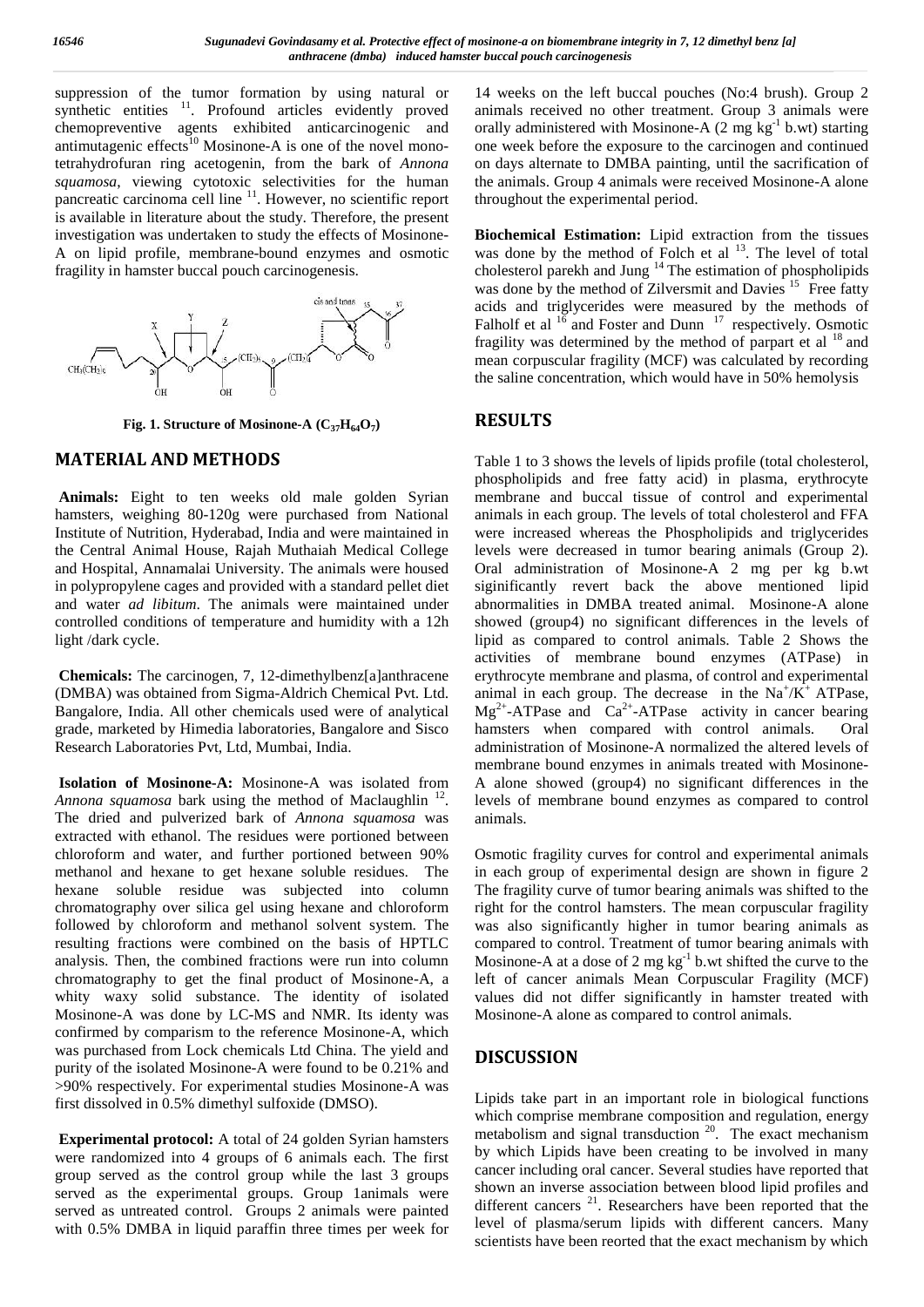|  | Table 1. The levels of lipid profile in plasma of control and experimental animals in each group |  |
|--|--------------------------------------------------------------------------------------------------|--|
|  |                                                                                                  |  |

| Groups | Treatment                                                                                                                                                                             | Total cholesterol (mg/dl) | Phospholipids (mg/dl)   | Free fatty acid (mg/dl)      |
|--------|---------------------------------------------------------------------------------------------------------------------------------------------------------------------------------------|---------------------------|-------------------------|------------------------------|
|        | Control                                                                                                                                                                               | $91.5 + 9.21^a$           | $131.13 + 13.1^{\circ}$ | $7.48 + 0.75^{\circ}$        |
|        | DMBA                                                                                                                                                                                  | $135.06 + 13.42^b$        | $78.00 + 8.00^b$        | $16.8 + 1.72^b$              |
|        | $DMBA+Mosinone-A(2 mg/kg b.wt)$                                                                                                                                                       | $113.93 + 11.30^{\circ}$  | $105.63 + 10.4^{\circ}$ | $10.50 + 1.00^{\circ}$       |
|        | Mosinone-A alone( $2 \text{ mg/kg b.wt}$ )                                                                                                                                            | $90.30 \pm 9.13^{\circ}$  | $30.46 + 12.4^{\circ}$  | $7.40 \pm 0.74$ <sup>a</sup> |
|        | $\mathcal{L}$ . The compact of the contract $\mathcal{L}$ . The contract of the contract of the contract of $\mathcal{L}$ . The contract of $\mathcal{L}$ $\mathcal{L}$ $\mathcal{L}$ |                           |                         |                              |

Values are expressed as mean  $\pm$  SD. Values not sharing a common superscript significantly differ at  $p < 0.05$  (DMRT).

#### **Table 2. The levels of Lipids profile in erythrocytes of control and experimental animals in each group**

| Groups | Treatment                                           | Total cholesterol (mg/dl) | Phospho lipids (mg/dl)   | Free fatty acid (mg/dl)     |
|--------|-----------------------------------------------------|---------------------------|--------------------------|-----------------------------|
|        | Control                                             | $110.00+10.14^a$          | $244.50 + 25.26^{\circ}$ | $8.43 + 0.81$ <sup>a</sup>  |
|        | <b>DMRA</b>                                         | 156, $84+16.5^{\circ}$    | $182.16 + 17.96^b$       | $16.85 + 1.72^b$            |
|        | DMBA+Mosinone-A $(2 \text{ mg/kg b.wt})$            | $130.15 + 12.98^{\circ}$  | $213.28 + 20.45^{\circ}$ | $10.50 + 1.23$ <sup>c</sup> |
|        | Mosinone-A alone( $2 \text{ mg}/ \text{ kg b.wt}$ ) | $108.83 + 10.48^a$        | $243.14 + 25.12^a$       | $8.41 + 0.85$ <sup>a</sup>  |

Values are expressed as mean ± SD. Values not sharing a common superscript significantly differ at p < 0.05 (DMRT).

**Table 3. The levels of Lipids profile in buccal tissue of control and experimental animals in each groups.**

| Groups | Treatment                                           | Total cholesterol (mg/dl) | Phospholipids (mg/dl)    | Free fatty acid (mg/dl)  |
|--------|-----------------------------------------------------|---------------------------|--------------------------|--------------------------|
|        | Control                                             | $3.89 \pm 0.39^{\circ}$   | $14.08 \pm 1.36^{\circ}$ | $14.08 + 1.47^{\circ}$   |
|        | <b>DMBA</b>                                         | $7.71 + 0.78^{\rm b}$     | $6.05 + 0.67^b$          | $6.54 + 0.67^b$          |
|        | DMBA+Mosinone-A $(2 \text{ mg/kg b.wt})$            | $5.66 + 0.59^{\circ}$     | $10.56 \pm 1.16^{\circ}$ | $11.25 \pm 1.18^{\circ}$ |
|        | Mosinone-A alone( $2 \text{ mg}/ \text{ kg b.wt}$ ) | $3.99 + 0.40^a$           | $13.31 \pm 1.34^{\circ}$ | $14.85 + 1.48^a$         |
| __     |                                                     | .                         | .<br>_ _ _ _ _ _ _       |                          |

Values are expressed as mean  $\pm$  SD. Values not sharing a common superscript significantly differ at  $p < 0.05$  (DMRT).

**Table 4.The activity of membrane bound enzymes in erythrocyte membrane of control and experimental hamsters in each group**

| Groups | <b>Treatment</b>                                    | $Na+$ . K <sup>+</sup> ATPase                       | $Ca^{2+}ATPase$       | $Mg^{2+}ATPase$       |
|--------|-----------------------------------------------------|-----------------------------------------------------|-----------------------|-----------------------|
|        | Control                                             | $0.77 + 0.08^a$                                     | $0.72 + 0.08^a$       | $0.74 + 0.08^a$       |
|        | <b>DMBA</b>                                         | $0.34 + 0.04^b$                                     | $0.23 + 0.02^b$       | $0.32 + 0.04^b$       |
|        | DMBA+Mosinone-A $(2 \text{ mg/kg b.wt})$            | $0.55 + 0.06^{\circ}$                               | $0.48 + 0.04^{\circ}$ | $0.57 + 0.06^{\circ}$ |
|        | Mosinone-A alone( $2 \text{ mg}/ \text{ kg b.wt}$ ) | $0.76 \pm 0.07^{\text{a}}$                          | $0.71 + 0.07a$        | $0.75 + 0.08^a$       |
| . .    |                                                     | $\sim$<br>$\rightarrow$ $\rightarrow$ $\rightarrow$ |                       |                       |

Values are expressed as mean  $\pm$  SD. Values not sharing a common superscript significantly differ at  $p < 0.05$  (DMRT).

lipids is not clearly understood. The previous study reported that lipids might primary affect gonads and subsequent higher estradiol secretion could influence the development of malignancies  $22$ . In the present study, we observed an increase in the level of total cholesterol, and FFA and decrease in the level of TG and phospholipids in the plasma of DMBA treated animals as compared to control animals. Increased plasma FFA was reported in tumor bearing animals and cancer patients  $23$ . e Elevated plasma fatty acid concentration promotes the liver in the conversion of some fatty acids into phospholipids and cholesterol. A decrease in plasma triglycerides indicates an increase in lipolysis during carcinogenesis <sup>25</sup>. The data obtained in the present study shows that the lipids levels were reverted back to near normal levels upon treatment with Mosinone-A.



**Figure 2. Effect of Mosinone-A on Osmotic fragility curve of the control and experimental animals**

The defence of membrane potential is magnitude in the treatment of disease processes. The membrane bound enzymes are responsible for the transport of sodium/potassium across the cell membranes at the expense of ATP by hydrolysis  $26$ . The activity of ATPase in erythrocyte membrane and surrounding tissues has been found to be inhibited in tumor bearing animals. Oxidative damage to membrane bound enzymes has been assumed to be crucial for cell lysis <sup>27</sup>.A decrease in membrane bound Na<sup>+</sup>K<sup>+</sup>ATPase in DMBA painted hamsters suggest that the membrane permeability was drastically altered during DMBA induced oral carcinogenesis. Oral administration of Mosinone-A significantly improved the activity of membrane bound enzyme activity in the DMBA painted hamsters. Osmotic fragility, the sensitivity to change in osmotic pressure characteristics of red blood cells, has been altered in various pathological conditions<sup>28</sup>. Measurement of mean corpuscular fragility of red cell membranes is useful to assess the alterations in the integrity of cell structure and function. Alteration in membrane fragility has been documented in several diseases including cancer (Kung *et al.,* 2009). Erythrocytes of tumor bearing animals were more fragile than those from control animals. Increased osmotic fragility in cancer animals could be due to increased oxidative stress in erythrocytes since over production of ROS has been implicated in the structural alterations and functions of cell membrane. Oral administration of Mosinone-A significantly improved the integrity of cell structure and function. Oral administration of Mosinone-A significantly normalized the levels of lipid profile and the activity of membrane bound enzymes and improved the osmotic fragility in the DMBA painted hamsters.